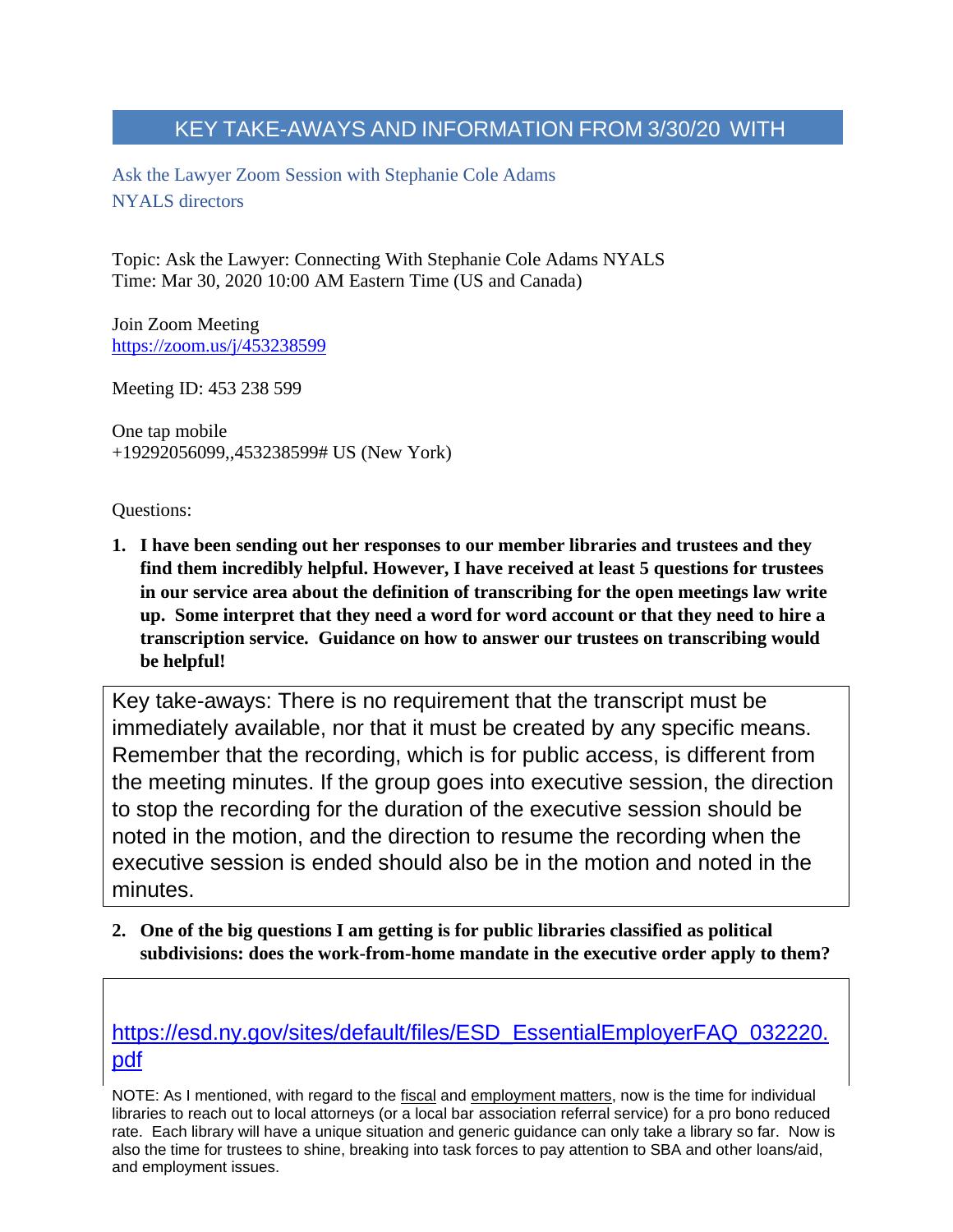*QUESTION: Are state and local governments required to comply with Executive Order 202.8? ANSWER: No. State and local governments including public authorities, municipal governments, and school districts are not covered by Executive Order 202.8.*

**3. How do we address people who might want to work, but appear unwell, or share that they have been exposed to COVID-19?**

I wish I could offer more targeted guidance, but addressing this requires consideration of any relevant collective bargaining agreement, your policies (including but not limited to any emergency or pandemic response guidelines).

If your library is in a position to implement them, here is OSHA's guidance on developing policy and procedure to keep your office environment safe: [https://www.osha.gov/Publications/OSHA3990.pdf.](https://www.osha.gov/Publications/OSHA3990.pdf)

It is feasible to require employees to self-isolate during a verified global pandemic, but it should not be done ad hoc.

### **4. Have the adjustments to Open Meeting Law been extended to April 19th or will they expire on April 11th?**

No update seen; will monitor.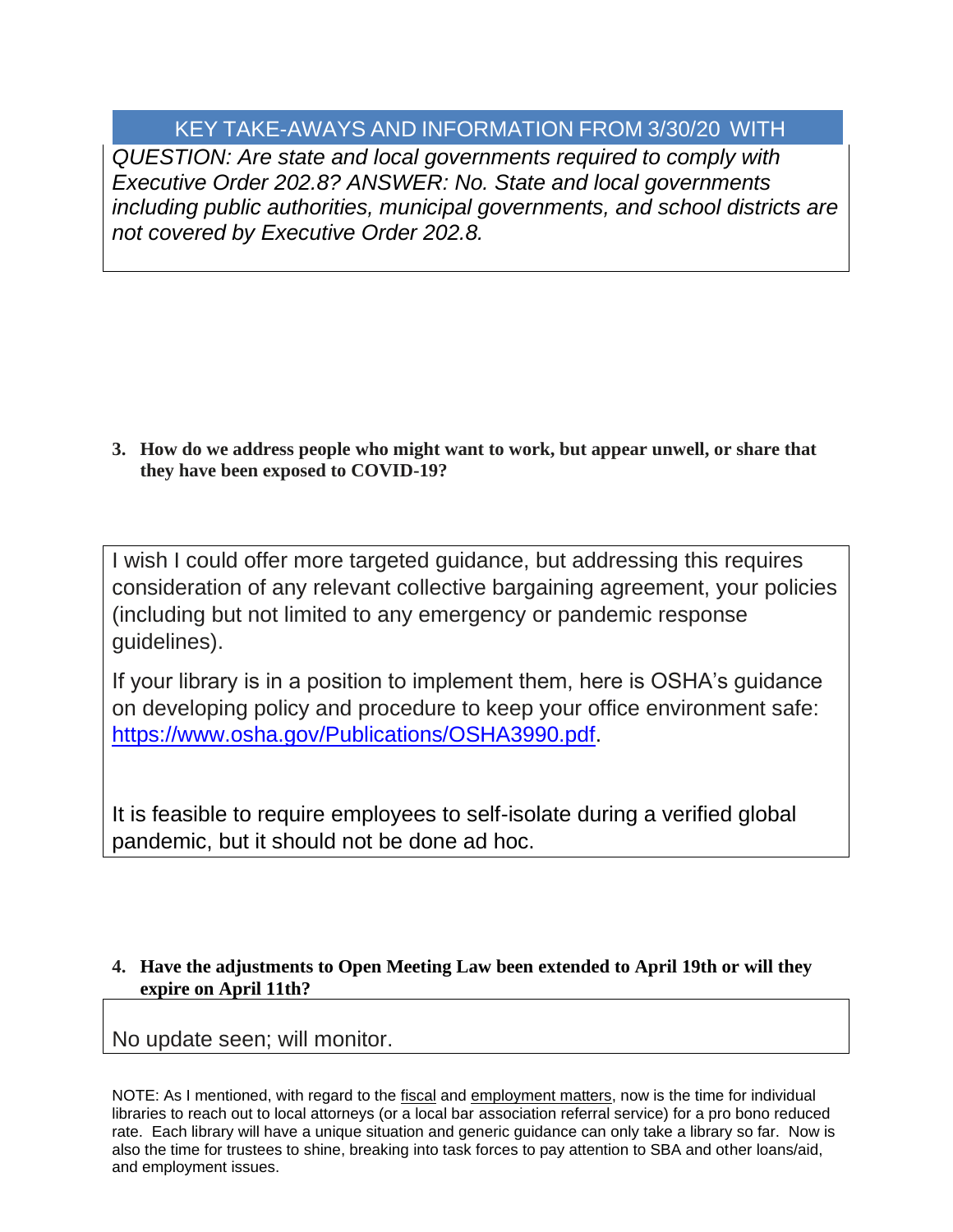KEY TAKE-AWAYS AND INFORMATION FROM 3/30/20 WITH  $\mathbb{R}^n$  STEPHANIE ADAMS (IN BOXES)  $\mathbb{R}^n$  and  $\mathbb{R}^n$ 

**5. Has the state has extended the time for petitions to be submitted for library trustees running for election or is that governed by each district?** 

Researching this one.

**6. Are votes going ahead or being postponed for school budgets and library budgets?**

This got updated during our meeting! See Executive Order 202.13.

- **7. Are candidates for the board allowed to email the petition to people, so they can print it out, sign it, scan it, and email the petition back since the state is now on "Pause?"**
- 8. Researching this one, too
- **9. Interpretation of the Governor's EO's – particularly if/how it applies to libraries that are governmental agencies.**

See above

### **10. In a message yesterday to NYLINE-P, Lauren Moore provided the following update on a specific question regarding pl trustee terms and postponed or cancelled elections:**

*"If a school district public library is not proposing a tax levy increase, and is unable to hold a trustee election, a hold over provision in [public officers law might apply and could allow](https://www.nysenate.gov/legislation/laws/PBO/5)  [trustees to remain in the expired term.](https://www.nysenate.gov/legislation/laws/PBO/5) We cannot give legal advice to individual libraries, but I encourage libraries to consult with an attorney if they have questions about the hold over provision."*

#### **I think it would be useful for Cole to address this issue and specifically to parse out the actual language of the section so we can all better understand it.**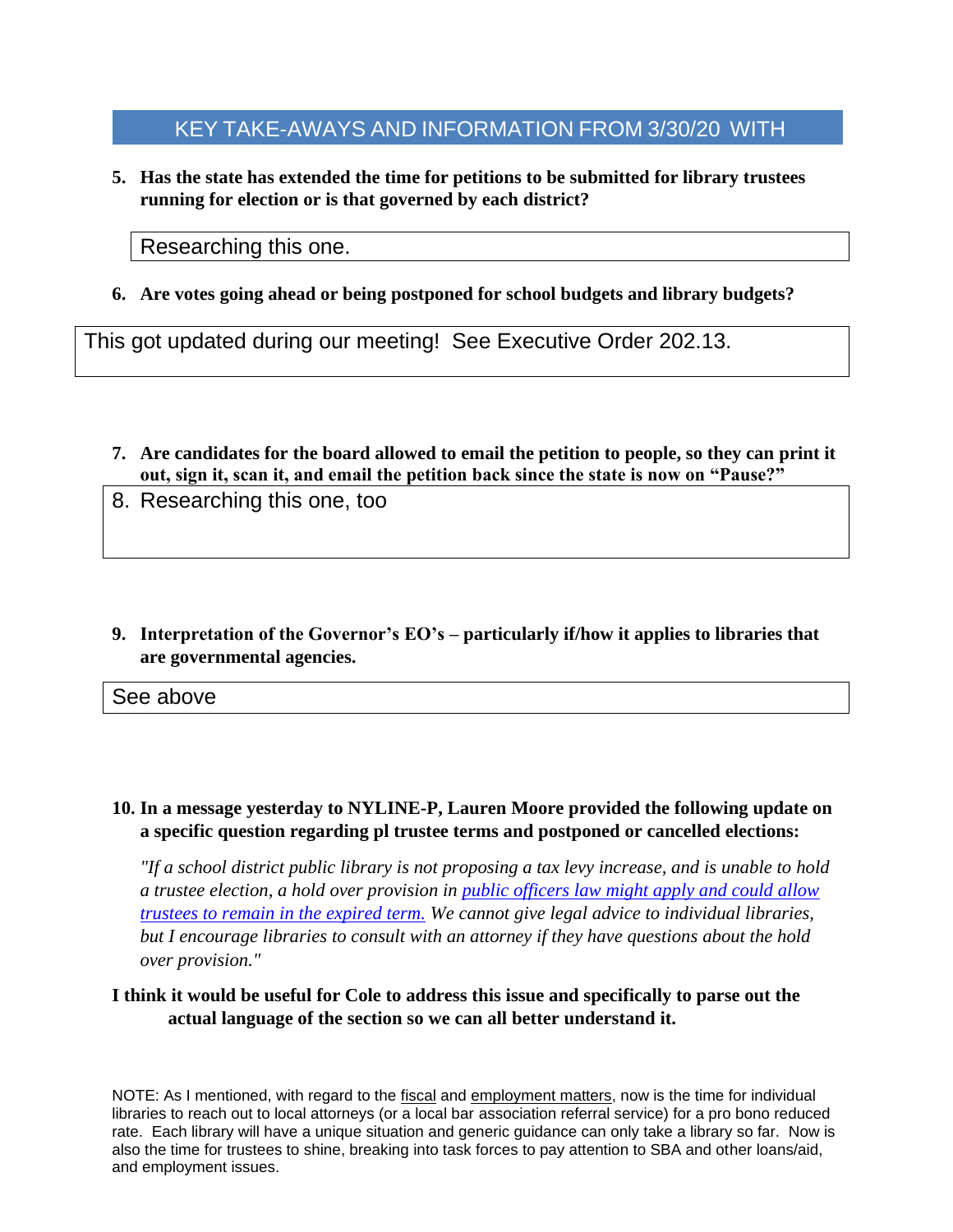# **Public Officers (PBO)**

# **Section 5 Holding over after expiration of term**

"Every officer except a judicial officer, a notary public, a commissioner of deeds and an officer whose term is fixed by the constitution, having duly entered on the duties of his office, shall, unless the office shall terminate or be abolished, **hold over and continue to discharge the duties of his office, after the expiration of the term for which he shall have been chosen**, **until his successor shall be chosen and qualified**; but after the expiration of such term, the office shall be deemed vacant for the purpose of choosing his successor. **An officer so holding over for one or more entire terms, shall, for the purpose of choosing his successor, be regarded as having been newly chosen for such terms**. An appointment for a term shortened by reason of a predecessor holding over, shall be for the residue of the term only."

Cole Commet: Case law shows this does cover inability to hold election.

**11. In Cole's last communication the challenge of exhibiting benefit to the taxpayer that a staff member will provide being paid during an emergency closure or quarantine was mentioned. Is there a test or examples that Cole can provide us to gauge how we might choose the best activities for staff and how to best document that time/cost to stand up to the scrutiny of an audit? I'm not looking for a list of activities but rather a checklist or a rubric than can help us think about appropriate activities and documentation.**

# RUBRIK

Materials needed: Job Description(s), Plan of Service

For each employee, identify tasks or remote equivalents from the JD can be done remotely, or draw actions from the Plan of Service that can be new "duties as assigned."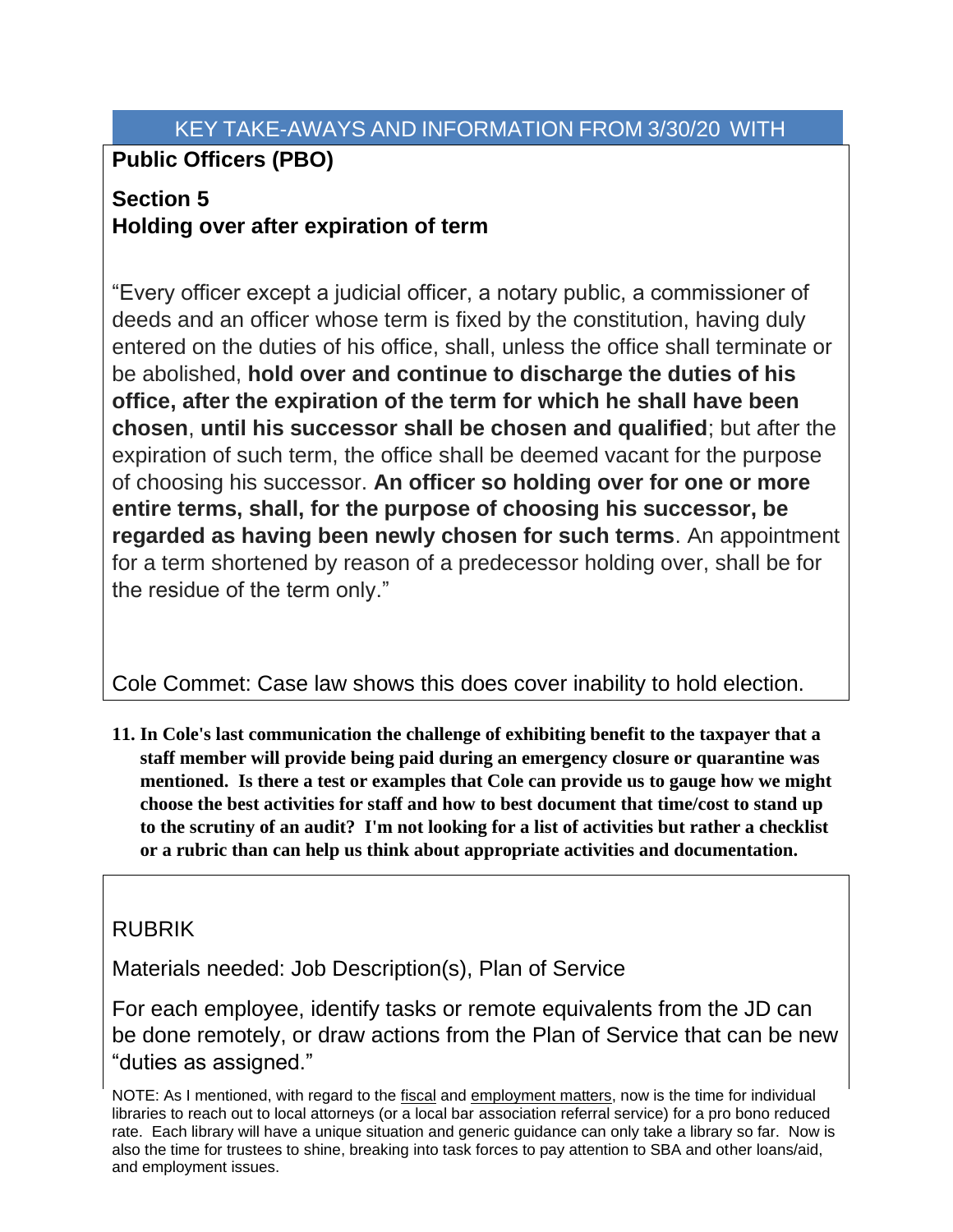Confirm the remote or new tasks in writing as "pandemic response tasks."

Track hours as usual, but have employee also track tasks, linked to JD or Plan of Service goals. Have employee share deliverables with supervisor on shared drive, etc.

Collect all info to show alternate work was in furtherance of pre-existing duties OR newly developed in support of the mission and Plan of Service.

**12. If a library board asks a director and staff to clean books that are being returned to the library during the closure from COVID-19 that may put the staff at a personal risk, is this a legal risk for our library?**

We discussed that this is all about safety first, and a good source for information on how to perform tasks safety is from OHSA's COBID-19 guidance:

<https://www.osha.gov/Publications/OSHA3990.pdf>

"Maintain regular housekeeping practices, including routine cleaning and disinfecting of surfaces, equipment, and other elements of the work environment. When choosing cleaning chemicals, employers should consult information on Environmental Protection Agency (EPA)-approved disinfectant labels with claims against emerging viral pathogens. Products with EPA-approved emerging viral pathogens claims are expected to be effective against SARS-CoV-2 based on data for harder to kill viruses. Follow the manufacturer's instructions for use of all cleaning and disinfection products (e.g., concentration, application method and contact time, PPE). '

**13. I got two broad questions about association libraries along the lines of "Do association libraries obligated to follow the rules set forth for other libraries during the Governor's Executive Order?" and** 

### **"If Association libraries are not obligated to follow the rules for public libraries, how do rules for association libraries differ?"**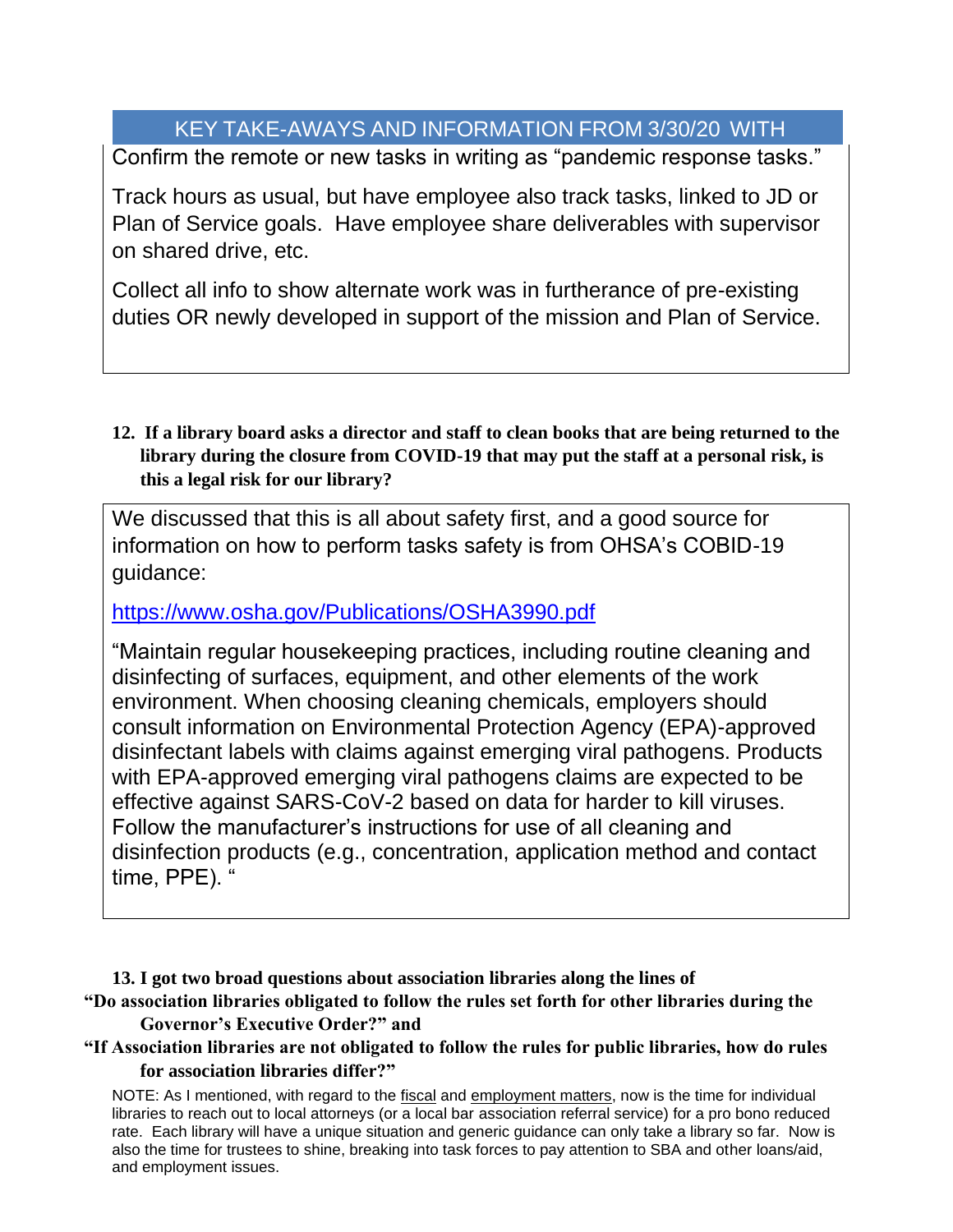### KEY TAKE-AWAYS AND INFORMATION FROM 3/30/20 WITH  $\mathbb{R}^n$  STEPHANIE ADAMS (IN BOXES)  $\mathbb{R}^n$  and  $\mathbb{R}^n$

Association libraries that are not performing essential functions exempt from 202.8 are subject to the current 100% workforce reduction.

**Question**: **If someone is working in the library while we are supposed to be closed and they get hurt does worker's comp cover them?**

If they are performing work duties, a worker should be covered by their employer's Worker's Compensation. The status of the employer per relevant executive orders should not penalize the worker.

- **Questions: For a library that is closed; can we allow one staff member to not only make a daily visit for a brief inspection, but provide materials to those who contact us (ie, providing home delivery to older patrons or those with underlying conditions as long as we follow protocols established for home delivery).**
	- **Can that one staff person do a task such as weeding?**
	- **Does Cole recommend that it be the same staff member? (ie... just me and not everyone on staff who wants to come in and help)**.

The [current guidance from Empire State Development](https://esd.ny.gov/sites/default/files/ESD_EssentialEmployerFAQ_032220.pdf) is:

*QUESTION: What if my business is not essential, but a person must pick up the mail or perform a similar routine function each day?* 

*ANSWER: A single person attending a non-essential closed business temporarily to perform a specific task is permitted so long as they will not be in contact with other people.*

As I mentioned, the 2/27 ESD guidance eliminated the language about single employee/occupants being exempt from the need to apply to be considered "essential."

Thus, the sole guidance at present regarding covered, non-essential functions is the "similar routine function" once per day.

I am not comfortable relying on this allowance to include staff or volunteers performing deliveries, or any other task where the risk of contact is assured or high.